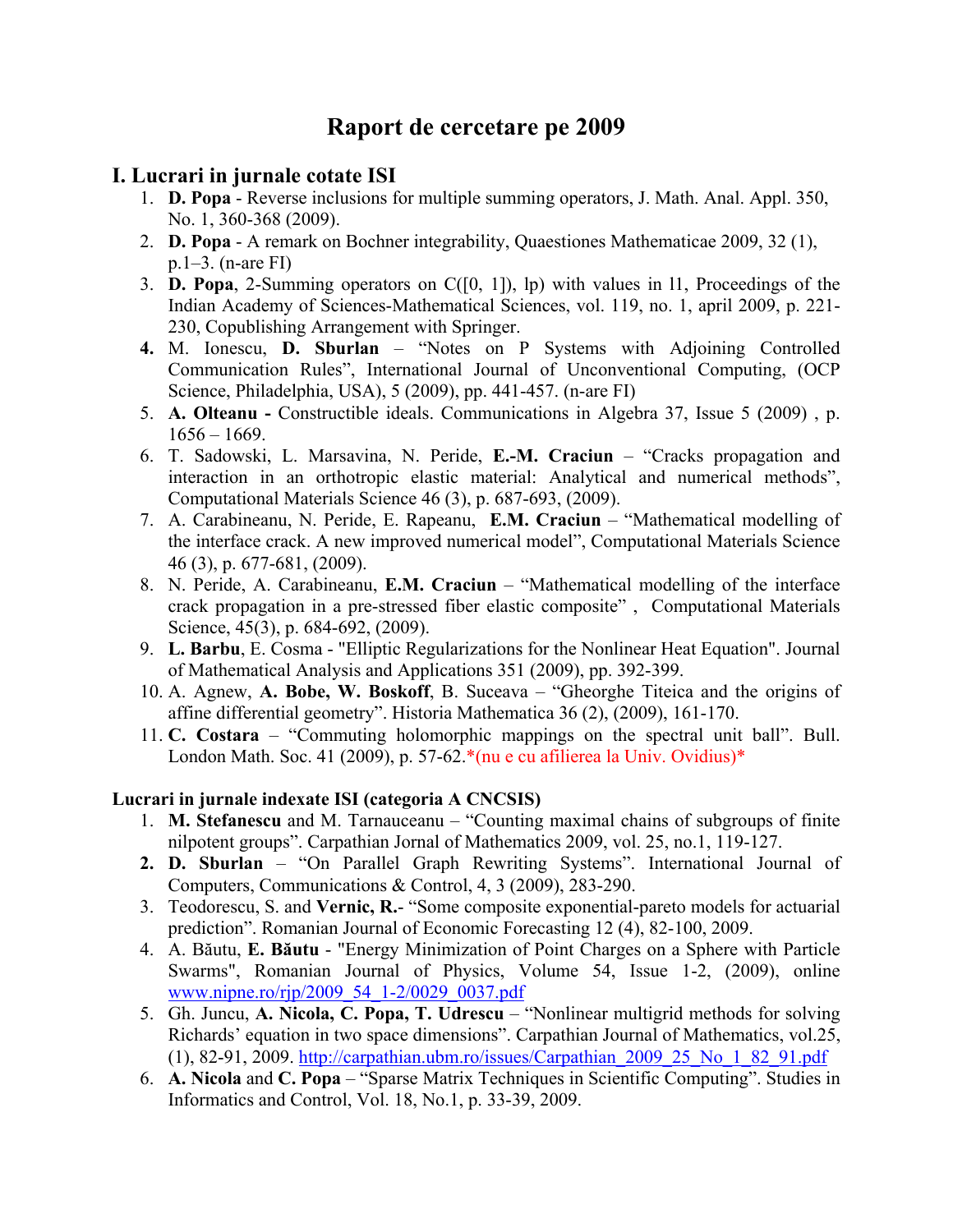- 7. **D.M. Popovici**, J.P. Gerval, F. Hamza-Lup, R. Querrec, M. Polceanu, N. Popovici, R. Zagan – "3D virtual spaces supporting engineering learning activities", International Journal of Computers, Communications & Control, ISSN 1841-9836, E-ISSN 1841- 9844, Vol. IV (2009), No. 4, pp. 401-414.
- 8. **D.Savin, C.Flaut**, C.Ciobanu "Some properties of the symbol algebras", Carpathian Journal of Mathematics , vol 26/2009 ,no.2, p.228-234.
- 9. **A. Bărbulescu**, C. Koncsag "Mass transfer at Propanethiol Buthanethiol Alkaline Extraction from Sour Petroleum Fraction", Revista de Chimie, Vol.60, No.4, Aprilie 2009, pp. 414-418, IF: 0.261 (ISSN 0034 – 7752).
- 10. **C. Flaut, M. Stefanescu** "Some equations over generalized quaternion and octonion division algebras", Bull. Math. Soc. Sci. Math. Roumanie, 52 (100), no. 4, p. 427-439, 2009, 458 cod CNCSIS.(cat A-ISI-CNCSIS)

**Prooceedings of the 5-th ICDSA conference** 

- 11. **A. Bărbulescu** and **E. Băutu** "Alternative Models in Precipitation Analysis", Analele Stiintifice ale Universitatii Ovidius Constanta, Seria Matematica, vol.17 (3), 45-68, (2009), 5-th ICDSA conference.
- 12. **R. Vernic**, S Teodorescu and **E. Pelican** "Two LogNormal models for real data". Analele Stiintifice ale Universitatii Ovidius Constanta, Seria Matematica, vol.17 (3), 263- 279, (2009), 5-th ICDSA conference.
- 13. **C. Sburlan** "Numerical Discrete Algorithm for Some Nonlinear Problems". Analele Stiintifice ale Universitatii Ovidius Constanta, Seria Matematica, vol.17 (3), 251-262, (2009), 5-th ICDSA conference.
- 14. L. Marsavina, **E.-M. Craciun** "The asymptotic stress field for free edge joints under small-scale yielding conditions", Analele Stiintifice ale Universitatii Ovidius Constanta, seria Matematica, vol.17 (3), 171-181, (2009), 5-th ICDSA conference.
- 15. **D. Savin** "About a Diophantine Equation". Annals of the University "Ovidius" of Constanta, Romania, Ser. Mat., 17 (3), 241-250, ( 2009 ), 5-th ICDSA conference.

#### **OnlineFirst**

- 1. I. Cristea and **M. Stefanescu** "Hypergroups and n-ary relations". European Journal of Combinatorics, online 6 Aug. 2009.
- 2. **A. Bărbulescu** and **E. Băutu** "Mathematical models of climate evolution in Dobrudja", Theoretical and Applied Climatology, 2009, online: [http://dx.doi.org/10.1007/s00704-](http://dx.doi.org/10.1007/s00704-009-0160-7) [009-0160-7.](http://dx.doi.org/10.1007/s00704-009-0160-7)
- 3. **Vernic, R.** "Tail Conditional Expectation for the multivariate Pareto distribution of the second kind: another approach". To appear in Methodology and Computing in Applied Probability.
- 4. **Vernic, R**., Dhaene, J., Sundt, B.- "*Inequalities for the De Pril approximation to the distribution of the number of policies with claims*". To appear in Scandinavian Actuarial Journal (prezentată la RoGerS Symposium on Mathematics and its Applications, Sibiu, May 14-17, 2009).
- 5. Gh. Juncu, **A. Nicola, C. Popa** "Nonlinear Multigrid Methods for Numerical Solution of the Unsaturated Flow Equation in Two Space Dimensions". Transport in Porous Media, acceptata spre publicare 20 august 2009.
- 6. **C. Popa** "Iterative Solvers for Tikhonov Regularization of Dense Inverse Problems". Accepted for publication in International Journal of Computer Mathematics.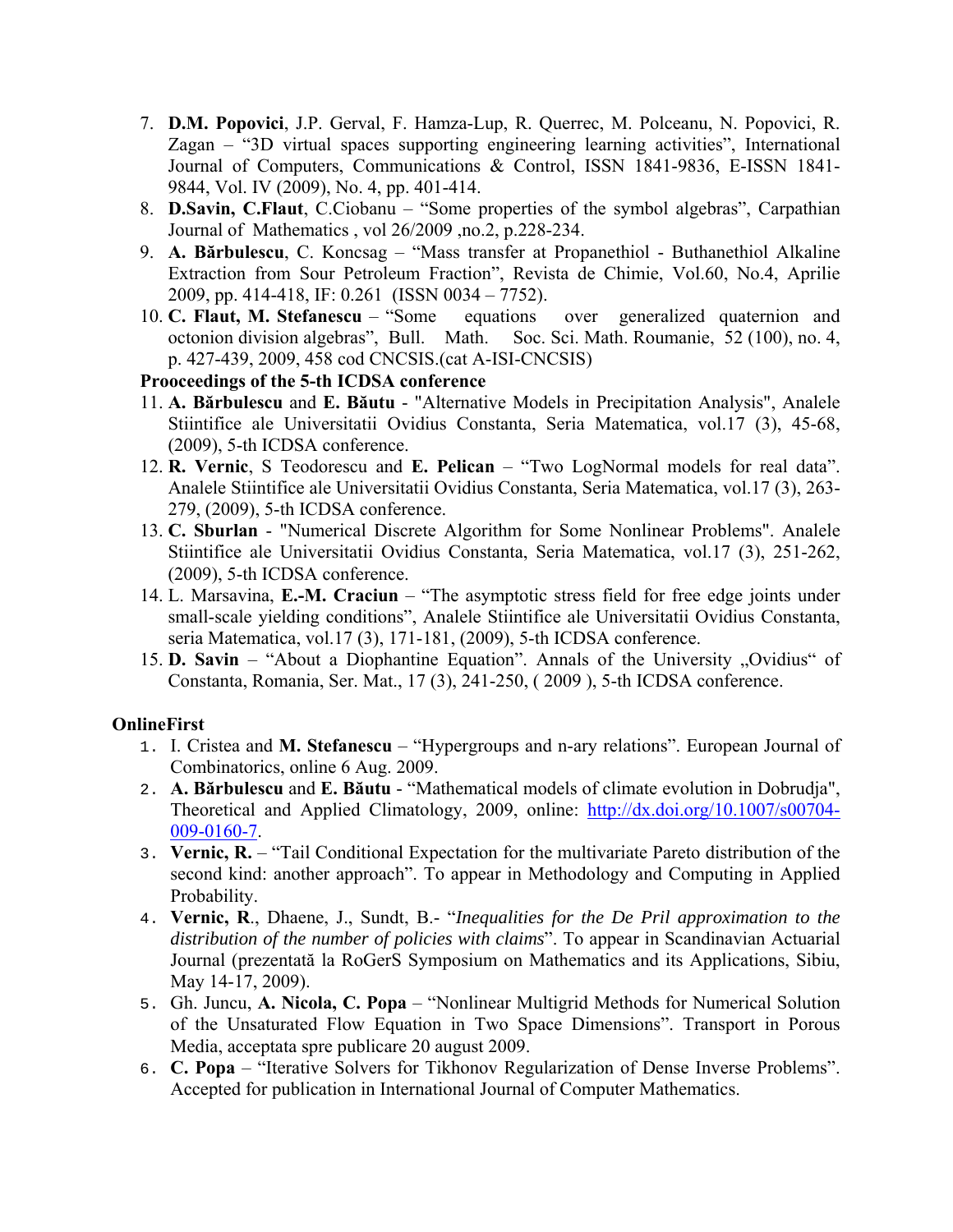## **II. Carti**

## **Internaţionale**

- 1. B. Sundt and **R. Vernic** *Recursions for convolutions and compound distributions with insurance applications*. EAA Lecture Notes, Springer 2009, 345 pg.
- 2. **Ene V.** *Combinatorial Commutative Algebra and Computer Algebra*, Proceedings of an Exploratory Workshop on Combinatorial Commutative Algebra and Computer Algebra held in Mangalia, Romania, May 29-31, 2008. Contemporary Mathematics, vol. 502, American Mathematical Society, Providence, RI, 2009. vii+184pp. (Coeditor cu Ezra Miller)

## **Naţionale**

- **1. Ene V.** *Baze Groebner si aplicatii*, Ovidius University Press, 2009, ISBN 978-973-614- 497-4, 90 pag. (Cod CNCSIS 192).
- **2. C. Flaut** *Algoritmica grafurilor*, Ovidius University Press, Constanta, 2009, ISBN 978- 973-614-438-7, 112 pagini, cod CNCSIS 192.
- **3. C. Flaut** *Elemente de criptografie. Criptosisteme simple*, partea I, Ovidius University Press, Constanta, 2009, ISBN 978-973-614-398-4, 110 pagini, cod CNCSIS 192.

## **III. Lucrari BDI**

- 1. **A. Bărbulescu** and **E. Băutu** "ARIMA and GEP models for climate variation", International Journal of Mathematics and Computation, Volume 3, Issue J09, 2009, online<http://ceser.res.in/ceserp/index.php/ijmc/article/view/85>
- 2. **A. Bărbulescu** and **E. Băutu** "Time Series Modeling using an Adaptive Gene Expression Programming Algorithm", International Journal of Mathematical Models And Methods In Applied Sciences, Issue 2, Volume 3, 2009, pp. 85-93.
- 3. **W.G.Boskoff, L.Homentcovschi**, B.D.Suceava "Some theorems about perpendicular lines proved with an extension of Pithagora's theorem". The Mathematical Gazette, (London), 93, 1, (2009), 45-52.
- 4. Al.Agnew, **A..Bobe, W.G.Boskoff, L.Homentcovschi**, B.D.Suceavă "The Equation of Euler's Line Yields a Tzitzeica Surface". Elemente der Mathematik 64 (2), (2009), 71-80.
- 5. **D.Savin** "On the Diophantine Equation x4-q4 = py5". Italian Journal of Pure and Applied Mathematics no.26, p.103-108.
- 6. Lascu, D., **Cirlig, G.**, Coltescu, I. "Properties of the nearest integer continued fraction expansions", Tensor, N.S., 71, 1 (2009), 25-30. (Zmath)
- 7. **C. Flaut**, F. Ghionea "Some properties of the line graph associated to a graph G", Italian Journal of Pure and Applied Mathematics, nr. 25, 165-174, 2009. http://ijpam.uniud.it/journal/abstracts.htm

#### **IV. Lucrari in proceedings-uri internationale ISI proceedings**

- 1. **E. Băutu**, Sun Kim, A. Băutu, H. Luchian, and Byoung-Tak Zhang "Evolving Hypernetwork Models of Binary Time Series for Forecasting Price Movements on Stock Markets", IEEE Congress on Evolutionary Computation (CEC 2009), pp. 166-173, 2009.
- 2. **A. Bărbulescu** and **E. Băutu** "ARIMA models versus gene expression programming in precipitation modeling". In Proceedings of the 10th WSEAS international Conference on Evolutionary Computing (Prague, Czech Republic, March 23 - 25, 2009). N. E.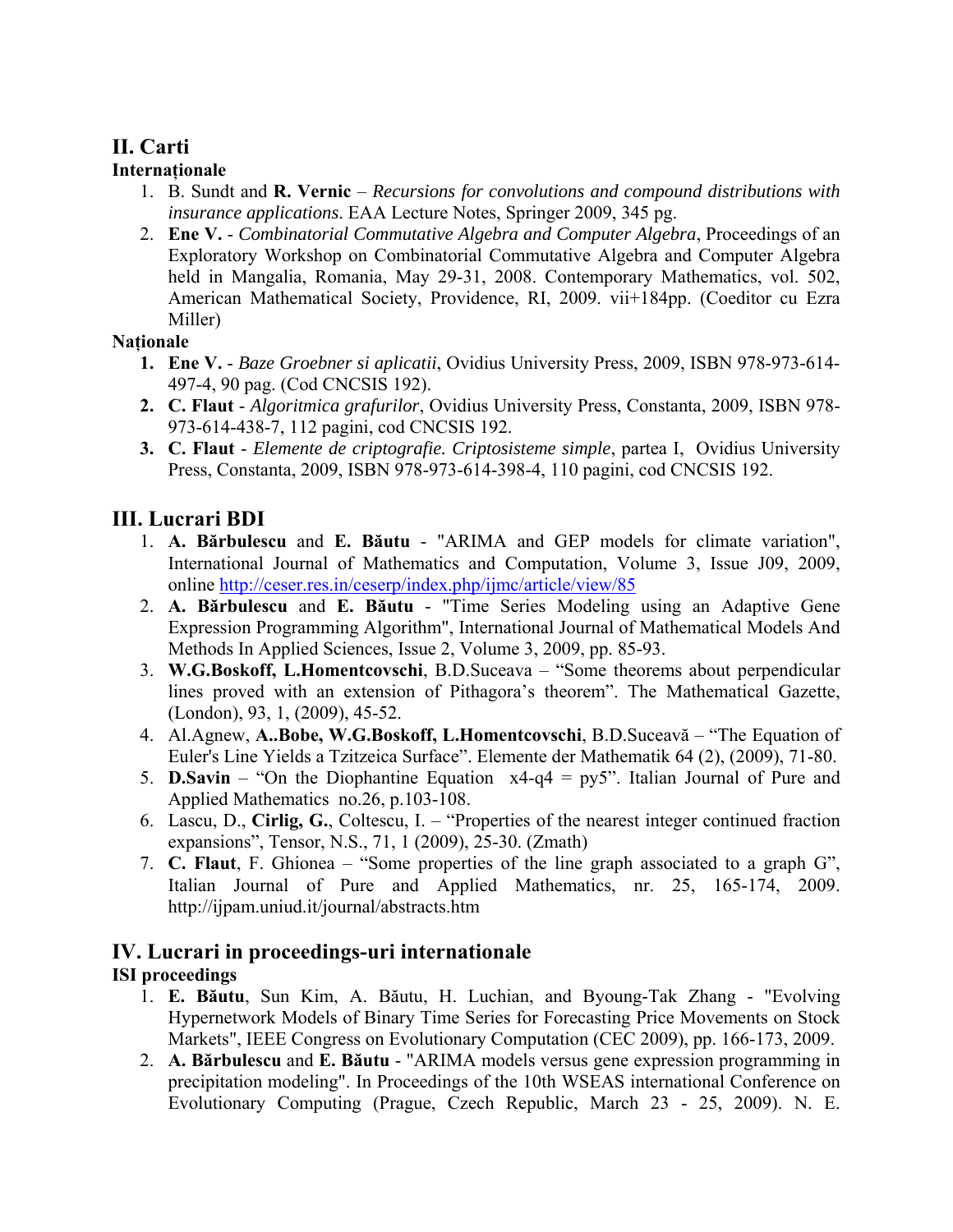Mastorakis, A. Croitoru, V. E. Balas, E. Son, and V. Mladenov, Eds. Artificial Intelligence Series. World Scientific and Engineering Academy and Society (WSEAS), Stevens Point, Wisconsin, 112-117.

- 3. **A. Bărbulescu** and **E. Băutu** "Meteorological time series modeling using an adaptive gene expression programming". In Proceedings of the 10th WSEAS international Conference on Evolutionary Computing (Prague, Czech Republic, March 23 - 25, 2009). N. E. Mastorakis, A. Croitoru, V. E. Balas, E. Son, and V. Mladenov, Eds. Artificial Intelligence Series. World Scientific and Engineering Academy and Society (WSEAS), Stevens Point, Wisconsin, 17-22.
- 4. **A. Barbulescu, E. Pelican** ARIMA models for the analysis of the Precipitation Evolution. Proceedings of the 13th WSEAS International Conference on COMPUTERS, ISBN: 978-960-474-099-4, ISSN: 1790-5109, 2009.
- 5. **E. Zaharescu** "Morphological Algorithm for Color Objects Classification". Proceedings of the Fourth Balkan Conference in Informatics, 17-19 September Thessaloniki, Greece, IEEE Computer Society, Library of Congress No. 2009934322, ISBN 978-0-7695-3783-2.

#### **International proceedings**

- 1. F.G. Hamza-Lup, P.T. Goeser, W. Johnson, T. Thompson, E. Railean, **D.M. Popovici**, G. Hamza-Lup – "Interactive 3D Web-Based Environments for Online Learning: Case Studies, Technologies and Challenges". 2009 International Conference on Mobile, Hybrid, and On-line Learning, pg. 13-18, ISBN: 978-0-7695-3528-9, IEEE Computer Society.
- 2. **Pelican E.** şi **Vernic, R.** *-* "The bivariate log-skew-normal distribution. Numerical aspects". Proceedings of the 6<sup>th</sup> Congress of Romanian Mathematicians, Ed. Academiei Romane, Bucureşti 2009, pp.365-372.
- 3. P. Catana and **D. Pascali** On semilinear spectral theory. Proceedings of the 6<sup>th</sup> Congress of Romanian Mathematicians, Ed. Academiei Romane, Bucureşti 2009, pp.331-335.
- 4. **D. Sburlan** "Parallel Graph Rewriting Systems", BWMC'2009, Sevilla, Spain, RGNC Report 1/2009, Fenix Ed., 225-235.
- 5. **E. Băutu and A. Bărbulescu** "Forecasting Financial Time Series with a Hybrid ARIMA-GEP Approach", in Proceedings of the 9<sup>th</sup> Balkan Conference on Operational Research (Constanta, Romania, September 02-06, 2009), V. Preda and I. Mierlus-Mazilu Eds, ISBN 973-86979-9-9.
- 6. **E. Pelican, L. Grecu** "Low-Rank Matrix Methods in Pattern Recognition". Proceedings of the 9th Balkan Conference on Operational Research (BALCOR)", Constanta, 2009.
- 7. **Vernic, R.** and **Pelican, E.** "An estimation procedure for Sarmanov's distribution parameters". Proceedings of the 9<sup>th</sup> Balkan Conference on Operational Research (BALCOR)", Constanţa, Romania, 2-6 September 2009.
- 8. **E. Zaharescu**, G.A. Zaharescu "New Logarithmic Morphological Operators Used in Image Processing". Proceedings of the 9<sup>th</sup> Balkan Conference on Operational Research (BALCOR)", Constanta, 2009.
- 9. **E. Zaharescu** "E-Commerce Servers Traffic Statistics and Optimization". Proceedings of the 9<sup>th</sup> Balkan Conference on Operational Research (BALCOR)", Constanta, 2009.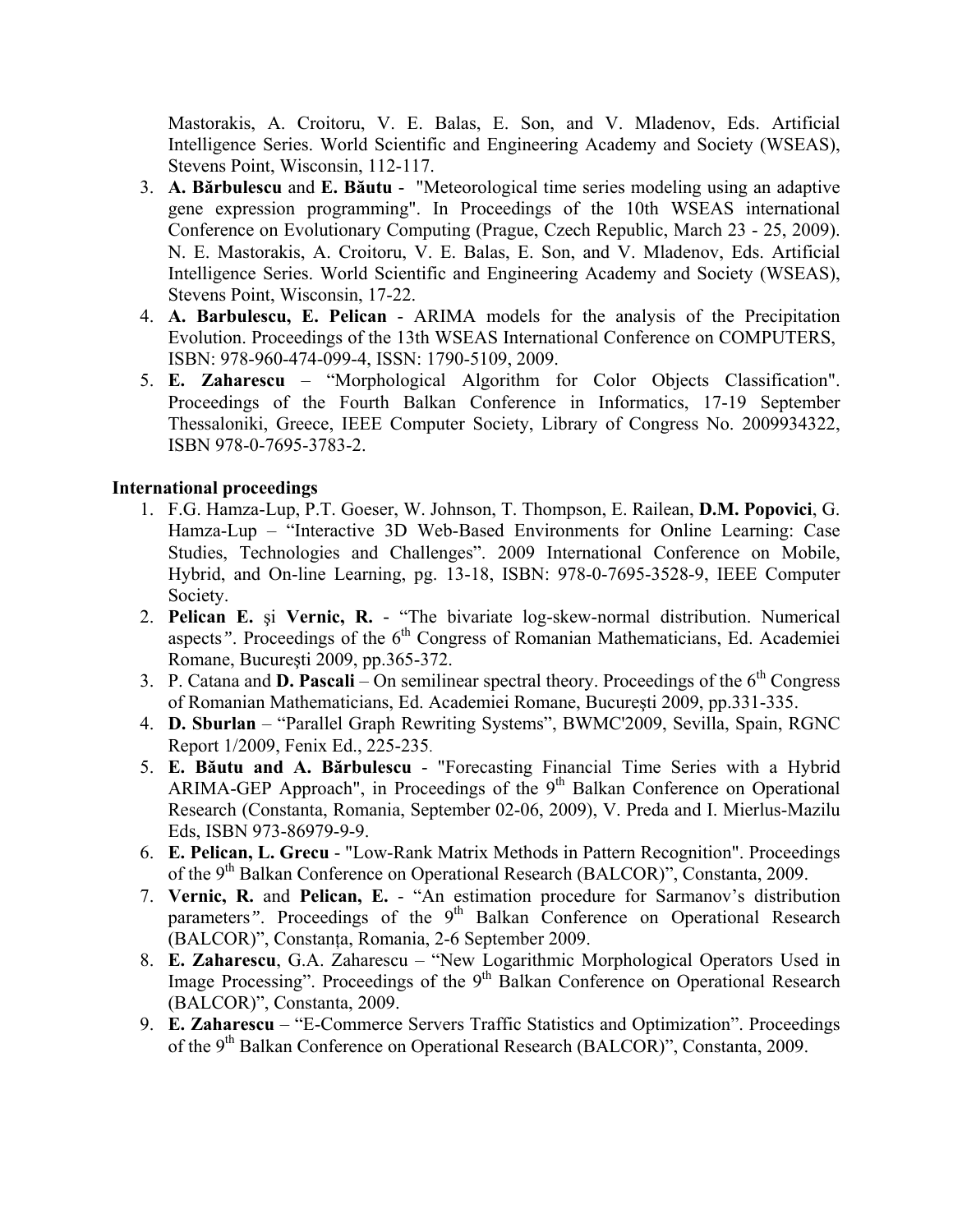- 10. **C. Bogdan** "Domain Ontology of the Roman Artifacts found in the Tomis Fortress", Proceedings of the 2nd International Conference on Knowledge Engineering: Principles and Techniques (KEPT), Cluj-Napoca, Romania, ISSN 1224-869x, pag. 89-92, 2009.
- 11. **D. Ibadula** "The Igusa Zeta Functions of the GL2(Qp)-orbit of Fermat's Binary Form", Combinatorial Aspects of Commutative Algebra, Contemporary Mathematics (CONM), AMS, Proceedings of the "Conference on Combinatorial Commutative Algebra and Computer Algebra", 2009, 59-72.
- 12. V. Bonanzinga, **V. Ene, A. Olteanu**, and L. Sorrenti An overview on the minimal free resolutions of lexsegment ideals. Combinatorial Aspects of Commutative Algebra, Contemporary Mathematics (CONM), AMS, Proceedings of the "Conference on Combinatorial Commutative Algebra and Computer Algebra", 2009, 5-24.
- 13. C. Maftei, **A. Bărbulescu** Frequential Models for the Precipitation Evolution in Romania, Proceedings of the 5-th International Conference "Dynamical Systems and Applications", Ovidius University Annals Series: Civil Engineering, Volume 1, Special Issue, 11, June 2009, pp.  $73 - 80$  (jurnal categoria B).
- 14. **C. Bogdan**, L.D. Serbanati "Concern-Oriented and Ontology Based Analysis of Information Systems", "Information Systems: People, Organizations, Institutions, and Technologies" book, The Italian Association for Information Systems, A. D'Atri and D. Saccà Eds., XX, 416 p. 59 illus., Hardcover ISBN: 978-3-7908-2147-5, Springer-Verlag, 2009.

## **V. Lucrari prezentate la conferinte internationale**

- 1. Asimit, A., Furman, E. and Vernic, R. "On a Multivariate Pareto Distribution". 13<sup>th</sup> International Congress on Insurance: Mathematics and Economics, Istanbul, May 2009.
- 2. **Vernic, R.**, Teodorescu, S. and **Pelican E.** "Two LogNormal models for real data". The 5<sup>th</sup> ICDSA Conference, June 15-18, Constanta 2009.
- 3. **E. Băutu**, A. Băutu, H. Luchian "Stock Market Trend Forecasting with GEP Ensembles", Natural Computing and Applications Workshop, 11th International Symposium on Symbolic and Numeric Algorithms for Scientific Computing, Timisoara, Romania, (2009).
- 4. **O. Chelai** "A Conceptual Architecture for Context Control". The 5-th International Conference Dynamical Systems and Applications, June 15-18, 2009, Constantza.
- 5. **O. Chelai** "A Conceptual Architecture for Context-aware Systems". The 11-th International Symposium on Symbolic and Numeric Algorithms for Scientific Computing, 26-29 September 2009, Timisoara, Romania.
- 6. T. Sadowski, L. Marsavina, **E-M. Craciun** "On the problem of cracks propagation in orthotropic polymer matrix composite under uniaxial tension". 18th International Conference on Computer Methods in Mechanics CMM 2009, Zielona Gora, Poland, 18- 21 May 2009.
- 7. **E-M Craciun**, L. Marsavina, N. Peride, T.Sadowski "Parallel cracks in a pre-stressed orthotropic elastic material. I. Analitical and numerical study". IWCMM 19, Universitatatea Ovidius Constanta, 2-5 Septembrie 2009.
- 8. T.Sadowski, L. Marsavina, M. Knec, **E-M Craciun** "Parallel cracks in a pre-stressed orthotropic elastic material. II. Experimental study". IWCMM 19, Universitatatea Ovidius Constanta, 2-5 Septembrie 2009.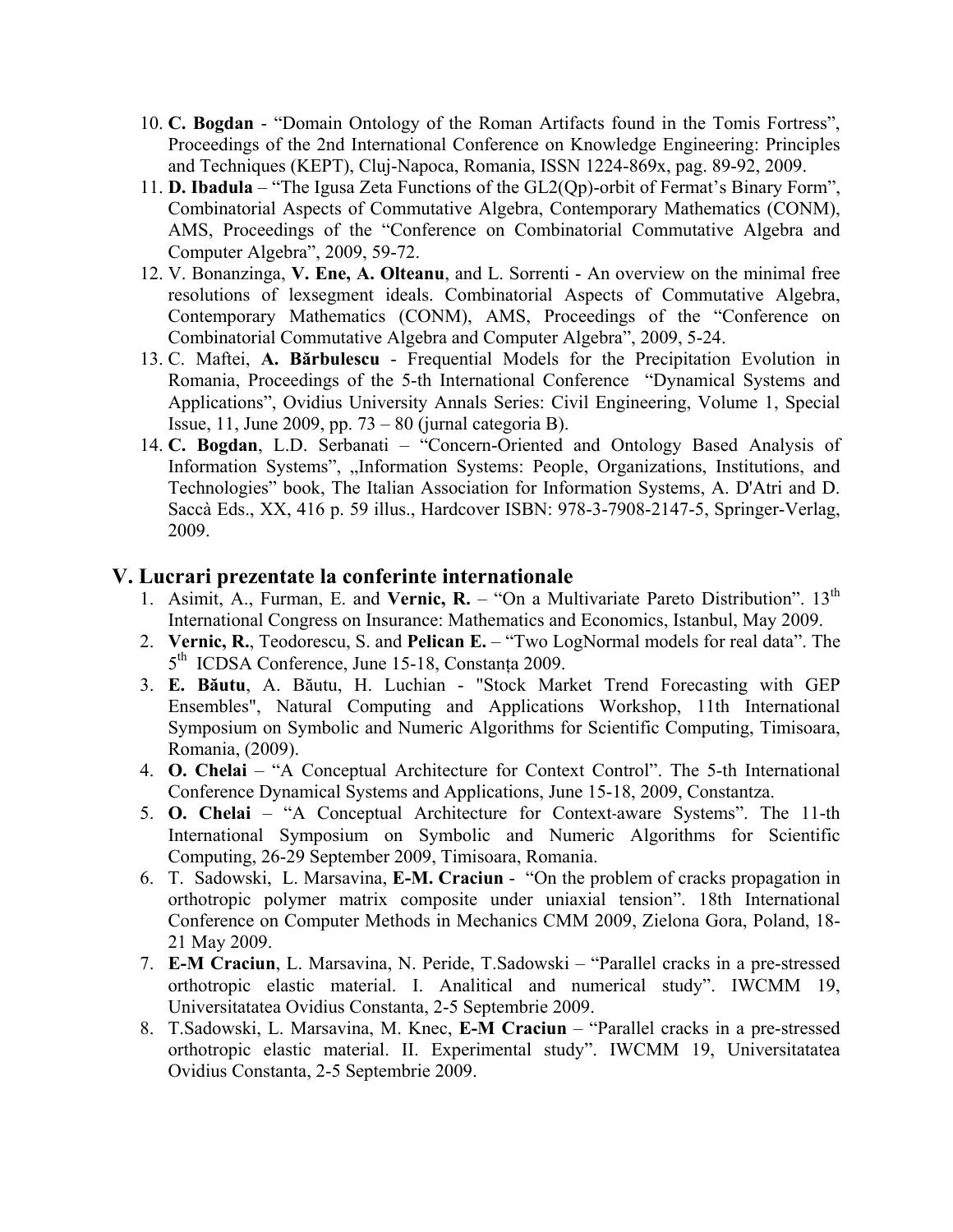- 9. **D.M. Popovici, C. Bogdan**, C. Amariei, C. Stefanescu "VirDenT Domain Model", The VII-th International Congress of Oral Health and Dental Management in the Black Sea Countries, 23-27 Mai, Instanbul, Turcia, 28-30 Mai 2009, Constanta, Romania .
- 10. **C. Bogdan, D.M. Popovici,** L. Petcu, A. Zaharia "VirDenT Information System Analysis", The VII-th International Congress of Oral Health and Dental Management in the Black Sea Countries, 23-27 Mai, Instanbul, Turcia, 28-30 Mai 2009, Constanta, Romania.
- 11. **D. Ibadula –** "Computing the Igusa local zeta function of some forms". LIB60BER, Topology of Algebraic Varieties, A conference in honour of the 60th Birthday of Anatoly Libgober, Jaca, Spania, iunie 2009.
- 12. **D. Ibadula** "On the Igusa Local Zeta Functions of the Nondegenerate Plane Cubic Forms", comunicare la Number Theory and Algebraic Geometry Seminar of KULeuven, Katholieke University of Leuven, Belgium, 25 february 2009.
- 13. **A. Nicola** and **C. Popa** "Extended and Constrained Diagonal Weighting algorithm for image reconstruction". Talk at Lehrstuhl fur Bildverarbeitung, Mustererkennung und Computergrafik,Ruprecht - Karls - Universitat Heidelberg, 24 March 2009.
- 14. J.-P. Gerval, **D.-M. Popovici**, A. Assoum, Y. Le Ru, M. Polceanu "A Digital Environment Dedicated to Distributed and Cooperative Practical Activities". Acceptata la Computers and Advanced Technology in Education, CATE 2009, noiembrie, 2009.
- 15. **A. Alexandrescu** "Enterprise software development using the REA model". International Conference on Sciences November 12-13, 2009, Oradea, Romania.

## **VI. Conferinte nationale**

## **Lucrari prezentate**

- 1. **L. Grecu, A. Nicola** "Some results on simultaneous algebraic techniques in image reconstruction from projections", prezentata la conferinta CAIM, Constanta, 2009.
- 2. **A. Nicola** and **C. Popa** "Kaczmarz Extended versus augmented system solution". Paper presented at CAIM 2009 Conference, Constanta, September 17 - 20, 2009.
- 3. **A. Nicola** and **L. Grecu** "Some results on simultaneous algebraic techniques in image reconstruction from projections". Presented at CAIM 2009 Conference, Constanta, September 17 - 20, 2009.
- *4.* Teodorescu, S. and **Vernic, R.** *-* "On composite Pareto models". A 12-a Conferinţa SPSR, 10 aprilie, Constanţa 2009.
- *5.* **Vernic, R.** and Teodorescu, S. *-* "LogNormal mixture models with insurance applications". A 12-a Conferinţa SPSR, 10 aprilie, Constanţa 2009.
- 6. **A. Leahu**, C. Lupu "On the binomially mixed exponential lifetime distributions". A 12 a Conferinţa SPSR, 10 aprilie, Constanţa 2009.

## **Lucrari aparute in proceedings-uri nationale**

1. **A. Nicola**, S. Petra, **C. Popa**, C. Schnorr – "Enhancing Sparsity by Constraining Strategies: Constrained SIRT versus Spectral Projected Gradient Methods", accepted for publication in Proceedings of the 6th and 7th Workshops on Mathematical Modelling on Environmental and Life Sciences Problems, September 5-9, 2007 and October 22-25, 2008, Constanta, Romania.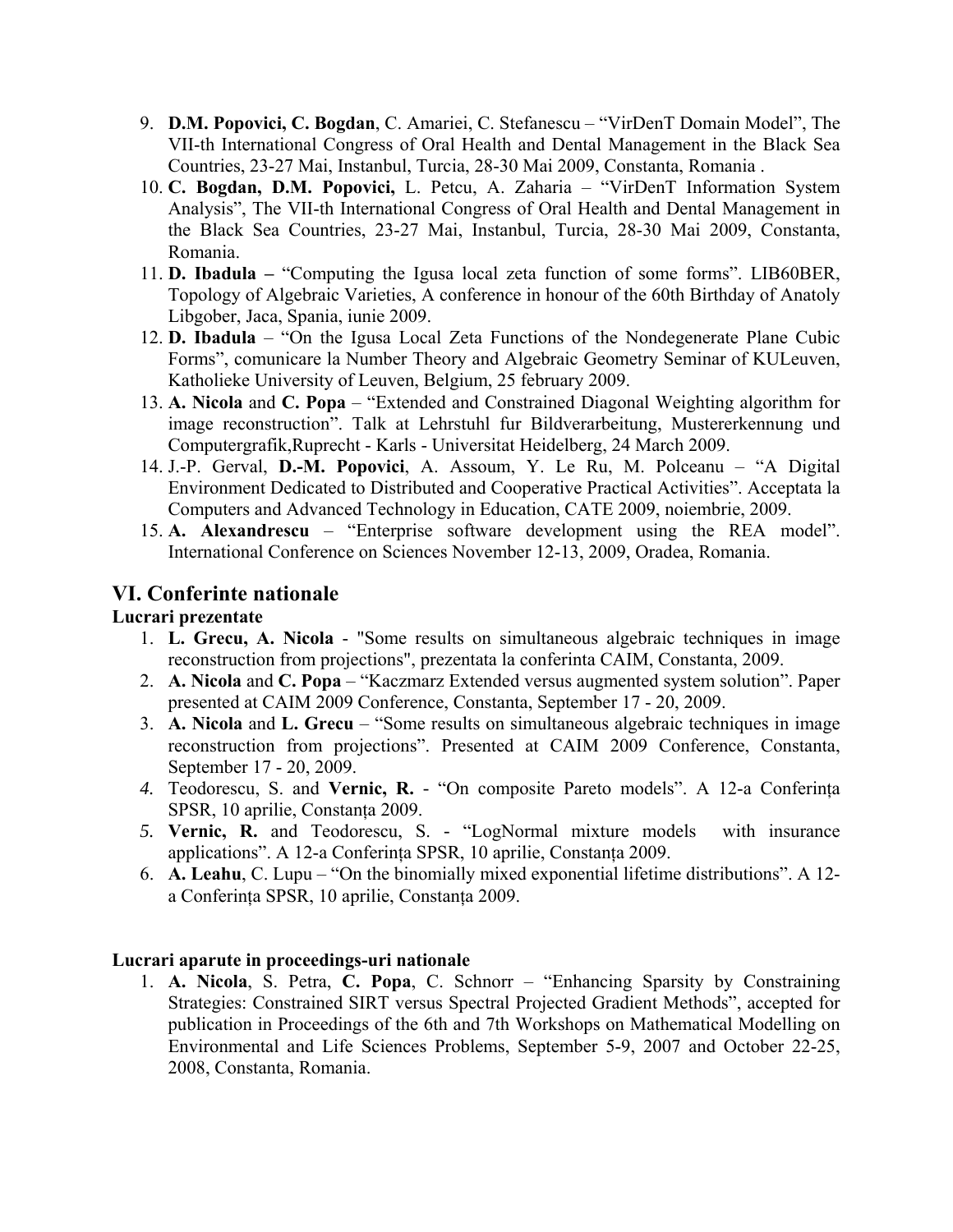- 2. T. Duluman, **C. Popa** "New developments on constrained projection algorithms for image reconstruction", accepted for publication in Proceedings of the 6th and 7th Workshops on Mathematical Modelling on Environmental and Life Sciences Problems.
- 3. Gh. Juncu, **A. Nicola, C. Popa** "Nonlinear iterative methods for water flow in variably satured porous media", accepted for publication in Proceedings of the 6th and 7th Workshops on Mathematical Modelling on Environmental and Life Sciences Problems.
- 4. Gh. Juncu, **A. Nicola, C. Popa, T. Udrescu** "Nonlinear Multigrid Methods for Groundwater Flow Problems", accepted for publication in Proceedings of the 6th and 7th Workshops on Mathematical Modelling on Environmental and Life Sciences Problems.

## **VII. Alte lucrari – capitole in carti, categoria B+, B, preprinturi**

- 1. **D. Pascali** On variational inequalities involving mappings of type (S). Nonlinear Analysis and Variational Problems, Springer 2009, pp. 441-449.
- 2. M. Cavaliere, **D. Sburlan** "Membrane Computing and Computer Science". Chapter in The Handbook of Membrane Systems, Oxford University Press, 2009 (ISBN 9780199556670)
- 3. R. Ceterchi, **D. Sburlan** "Time in Membrane Computing". Chapter in The Handbook of Membrane Systems, Oxford University Press, 2009 (ISBN 9780199556670)
- 4. A. Băutu, **E. Băutu** "Particle Swarms in Statistical Physics". Particle Swarm Optimization, InTech Education and Publishing, Vienna, Austria, p.77 - 89, online: [http://intechweb.org/book.php?id=155,](http://intechweb.org/book.php?id=155) 2009.
- 5. **W.G.Boskoff, L.Homentcovschi**  "Rezolvarea unei probleme in cadrul geometriei absolute". Gazeta Matematica B, 114, nr.2 (2009), 68-70.
- 6. **A. Bobe, W. Boskoff** "Clifford chain for equal ellipses". Gazeta Matematica A, 1 (2009), 32-36.
- 7. D. Chendra, **C. Flaut**, M. Polceanu "Teste de primalitate si de factorizare. Aplicatii", Gazeta Matematica, serie A, nr. 1, 2009, pag. 37-42.
- 8. M. Trifan, **G. Cirlig**, D. Lascu "Bogdanov-Takens singularities in an epidemic model". Romai Journal, **5,** 1 (2009), 155-162.
- 9. **G. Cirlig –** "The use of MAPLE in the study of dynamical systems". Constanta Maritime University Annals, vol XII, year 10 (2009), 189-194.
- 10. **L. Grecu, A. Nicola** Some results on simultaneous algebraic techniques in image reconstruction from projections. Romai Journal, **5,** 2 (2009), 81-98.
- 11. **D. Ibadula** "On the Rationality of Igusa Zeta Function of Some Classes of Polynomials". Analele Universitatii Bucuresti, seria Matematica, nr. 2/2009, pp.125-136.
- 12. A. Bautu and **E. Bautu** Agent Based Simulation of Oshore Oil Pollution, Analele Universitatii de Vest, Timisoara, Seria Matematica - Informatica, XLVII, 2, (2009), 3-11
- 13. **A. Nicola**, **C. Popa,** U. Rude "On a regularization technique for Kovarik-like approximate orthogonalization algorithms", Lehrstuhlbericht 09-14 (2009), Institut fur Informatik, Lehrstuhl fur Informatik 10 (Systemsimulation), Friedrich-Alexander-Universitat Erlangen-Nurnberg.
- 14. **A. Nicola**, **C. Popa,** U. Rude "Projection algorithms with correction", Lehrstuhlbericht 09-15 (2009), Institut fur Informatik, Lehrstuhl fur Informatik 10 (Systemsimulation), Friedrich-Alexander- Universitat Erlangen-Nurnberg.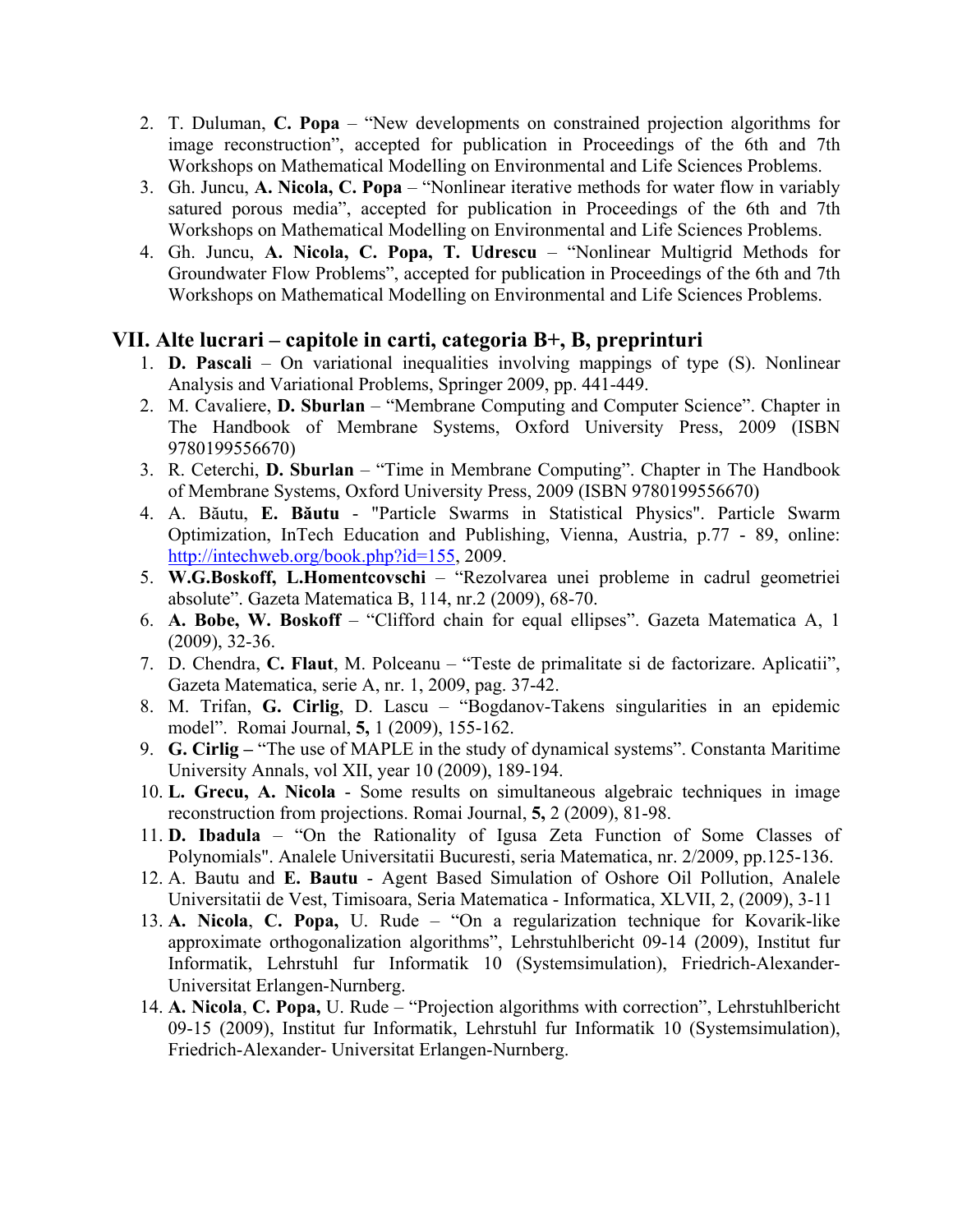- 15. **A. Nicola**, S. Petra, **C. Popa**, C. Schnorr "On a general extending and constraining procedure for linear iterative methods", Preprint 9761 (2009), IWR Heidelberg. (http://www.ub.uni-heidelberg.de/archiv/9761)
- 16. **E. Pelican, L. Grecu** "Matrix Methods in Pattern Recognition", Preprint CSAM 01- 2009.
- 17. **A. Nicola** and **C. Popa** "Kaczmarz Extended versus Augmented System Solution in Image Reconstruction". Seria de preprinturi de informatica si matematici aplicate, CSAM Preprint, No.2, pag. 1-10, 2009.

#### **VIII. Granturi si vizite de cercetare**

- 1. **M. Crăciun**: membru in 6<sup>th</sup> Framework Programme of European Union Contract No: MTKD – CT – 2004 – 014058, titlu "Modern Composite Materials Applied in Aerospace, Civil and Mechanical Engineering: Theoretical Modelling and Experimental Verification", Co-ordinator: T. Sadowski, Period: 1.04.2005 – 31. 03.2009, Acronym: MCMACM, <http://akropolis.pol.lublin.pl/users/ksi/mcmacm/SCIENTIST.HTM>
- 2. **M. Crăciun**: responsabil pentru UOC in 7<sup>th</sup> Framework Programme of European Union Call: FP-7REGPOT – 2009 – 1, titlu "Centre of excellence for modern composites applied in aerospace and surface transport", Contract No: FP-7 24547; Acronym: CEMCAST, Co-ordinator: T. Sadowski, Period: 1.04.2010 – 31. 03.2013.
- 3. **D. Sburlan**: director, tip: PNCDI-PNII-Idei, Proiecte de cercetare exploratorie, 804/2008 titlu "Limbaje formale, calculabilitate și complexitate: calcul prin pliere și aplicații (FOLD)".
- 4. **C. Popa**: DAAD research grant, 01.07.2009 31.08.2009, at Lehrstuhl fur Informatik 10 (Systemsimulation), "Friedrich-Alexander" University Erlangen-Nurnberg, Germany.
- 5. **C. Popa**: visiting professor, March 26 29, 2009, at Institute for Applied and Numerical Mathematics, University of Karlsruhe and March 29 - April 5, 2009, at Heidelberg Collaboratory for Image Processing (HCI), Image and Pattern Analysis Group, IWR of University of Heidelberg, Germany.
- 6. **E. Pelican**: Grant pt a participa la "Summer School and Advanced Workshop on Trends and Developments in Linear ALgebra", The Abdus Salam International Center for Theoretical Physics, 22 iunie-10 iulie 2009 Miramare, Trieste – Italia.
- 7. **D**. **Ibadula**: Fellowship grant of Katholieke University of Leuven, Belgium, la invitatia Prof. Willem Veys, Februarie - Martie 2009, Leuven, Belgia.
- 8. **D**. **Ibadula**: LIB60BER, Grant of University of Zaragoza, Iunie 2009.
- 9. **D**. **Ibadula**: UNESCO, International Atomic Energy Agency (IAEA) and The Abdus Salam International Centre for Theoretical Physics (ICTP) Grant, Trieste, Italia, iunie – iulie 2009 (**grant castigat, dar nefolosit**).
- 10. **D**. **Ibadula**: EPSRC Grant EP/G055408/1 School of Mathematics, University of Southampton, Southampton, UK, Aprilie 2009 (**grant castigat, dar nefolosit**).
- 11. **D**. **Ibadula**: Bursa de mobilitate Erasmus la Université de Nice- Sophia Antipolis, Nice, Franta, Noiembrie 2009.
- 12. **D. Savin**: Sage Days 16-Computational Number Theory, June 22-27 , 2009, Barcelona (grant partial).